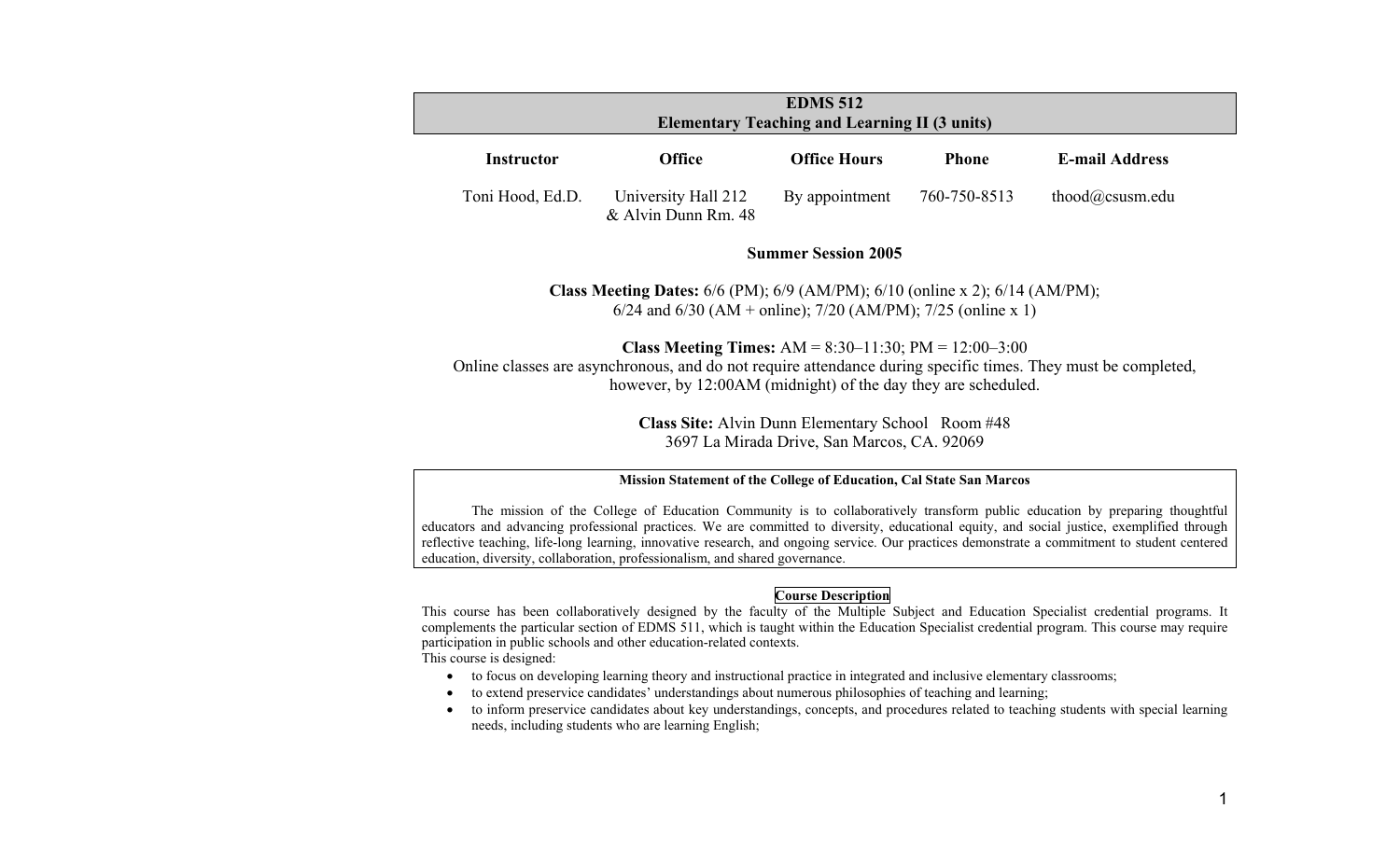## **Course Objectives: Enduring Understandings**

The purpose of this Teaching and Learning course is to present preservice Concurrent Credential candidates with a curriculum that:

- $\bullet$ expands their knowledge and experiences with standards-based teaching, general learning theories, and a range of pedagogical practices;
- •guides their development of skills, knowledge, attitudes/dispositions necessary to implement effective programs for all students;
- •enhances their awareness of multiple perspectives and learning styles that exist in diverse classrooms and other education-related settings;
- •provides for them a safe environment in which they can discuss and experiment with various instructional techniques and methods;
- •provides an introduction to and preparation for presenting content to K-12 learners in which they use and infuse education technology; and
- •provides an introduction to and preparation for teaching K-12 learners through music, visual arts, theater, and dance (VAPA standards).

| class discussions | group work               | lectures            | <b>Activities and Instructional Methods for Realizing Objectives</b><br>web site access<br>readings | quick writes | videos              | demonstrations                | reflections |
|-------------------|--------------------------|---------------------|-----------------------------------------------------------------------------------------------------|--------------|---------------------|-------------------------------|-------------|
|                   |                          |                     | <b>Evaluation Of Attainment Of These Knowledge Bases And Skills</b>                                 |              |                     |                               |             |
| attendance        | punctuality              | quizzes             | reflections                                                                                         | creativity   | class dynamics      | active participation in class |             |
|                   | collaborative activities | group presentations | lesson plan design                                                                                  |              | lesson presentation | critique of lessons           |             |

## **Teaching Performance Expectations (TPE) Competencies**

The Teaching Performance Expectations (TPEs) were developed by the California Commission on Teacher Credentialing (CCTC) through rigorous research and consultation with California educators. The TPEs fall into the following six broad domains, which describe the set of knowledge, skills, and abilities beginning teachers should be able to demonstrate: (For full text of TPEs, go to http://www.csun.edu/~sb4310/tpes.htm)

| Making Subject Matter Comprehensible to Students               | Assessing Student Learning                                  |
|----------------------------------------------------------------|-------------------------------------------------------------|
| Engaging and Supporting Students in Learning                   | Planning Instruction/Designing Learning Exper. for Students |
| Creating/Maintaining Effective Environ'ts for Student Learning | Developing as a Professional Educator                       |

#### **EDMS 512 (Concurrent program)** *primarily* **addresses the following TPEs:**

TPE 6d - Engaging and supporting all learners (Student Study Team Assignment)

- TPE 8 Learning about students: Demonstrate ability to identify and design effective instruction for all K-12 students (Matrix)
- TPE 10 Creating & managing effective instructional time (Classroom Management Assignment)

#### **EDMS 512 (Concurrent program) also responds,** *in part***, to the following TPEs:**

- TPE 2 Monitor and support student learning during instruction
- TPE 5 Ensure the active and equitable engagement of all students in the learning process
- TPE 6 Employ developmentally appropriate teaching practices to all learners
- TPE 9 Plan and design learning experiences for children and adolescents that include goals, strategies, activities, and materials, that coordinate effectively academic content and the needs, abilities, and development of all children and adolescents
- TPE 11- Demonstrate ability to maintain effective social environments for student learning by including positive behavior supports and addressing social and emotional development of students in a classroom management plan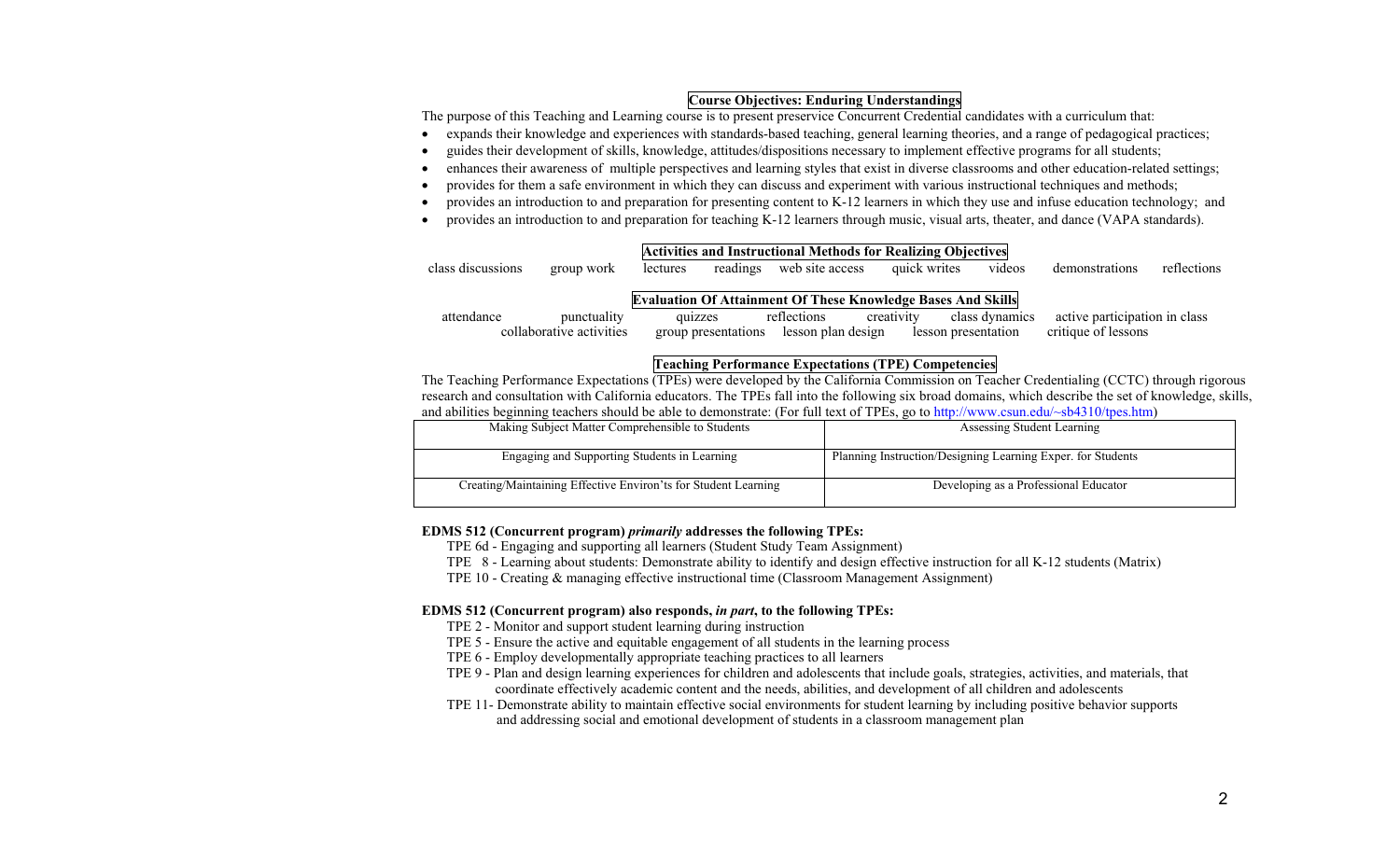# **Required Texts**

- Choate, J. S. (2004*) Successful inclusive teaching* (4<sup>th</sup> ed.) Needham, MA: Allyn & Bacon.
- • Rosenberg, M., O'Shea, L. & O'Shea, D. (2006). *Student teacher to master teacher: A practical guide for educating students with special needs* (4<sup>th</sup> ed.) Upper Saddle River, NJ: Merrill.
- Tomlinson, C. A. (1999). *The differentiated classroom: Responding to the needs of all learners.* Alexandria, VA: Association for Supervision and Curriculum Development. (Required readings are also available as an e-reserve online at http://eres.csusm.edu/eres/courseindex.aspx )
- • Villa, R. & Thousand, J. (2005) *Creating an inclusive school* (2nd ed.) Alexandria, VA: Association for Supervision and Curriculum Development.
- $\bullet$  Task Stream Electronic Portfolio: Students must register and pay fee online prior to first class at: www.TaskStream.com (register for 1 year minimum).

# **Infused Competencies**

#### **Authorization to Teach English Learners Senate Bill (SB) 2042**

This credential program has been specifically designed to prepare teachers for the diversity of languages often encountered in California public school classrooms. The authorization to teach English learners is met through the infusion of content and experiences within the credential program, as well as additional coursework. Students successfully completing this program receive a credential with authorization to teach English learners. [See *Competencies for the Instruction of English Learners* on the following page of this syllabus.]

(Approved by CCTC in SB 2042 Program Standards, August 2002)

#### **Special Education**

Consistent with the intent to offer a seamless teaching credential in the College of Education, this course will demonstrate the collaborative infusion of special education competencies that reflect inclusive educational practices.

## **Technology**

This course infuses technology competencies to prepare candidates to use technologies, emphasizing their use in both teaching practice and student learning. Candidates are expected to use technology as part of their professional practice, as well as to research the topics discussed in this course.

## **Visual and Performing Arts**

This course infuses and integrates the California Visual and Performing Arts Standards to prepare candidates for presenting content to K-12 learners through music, visual arts, theater, and dance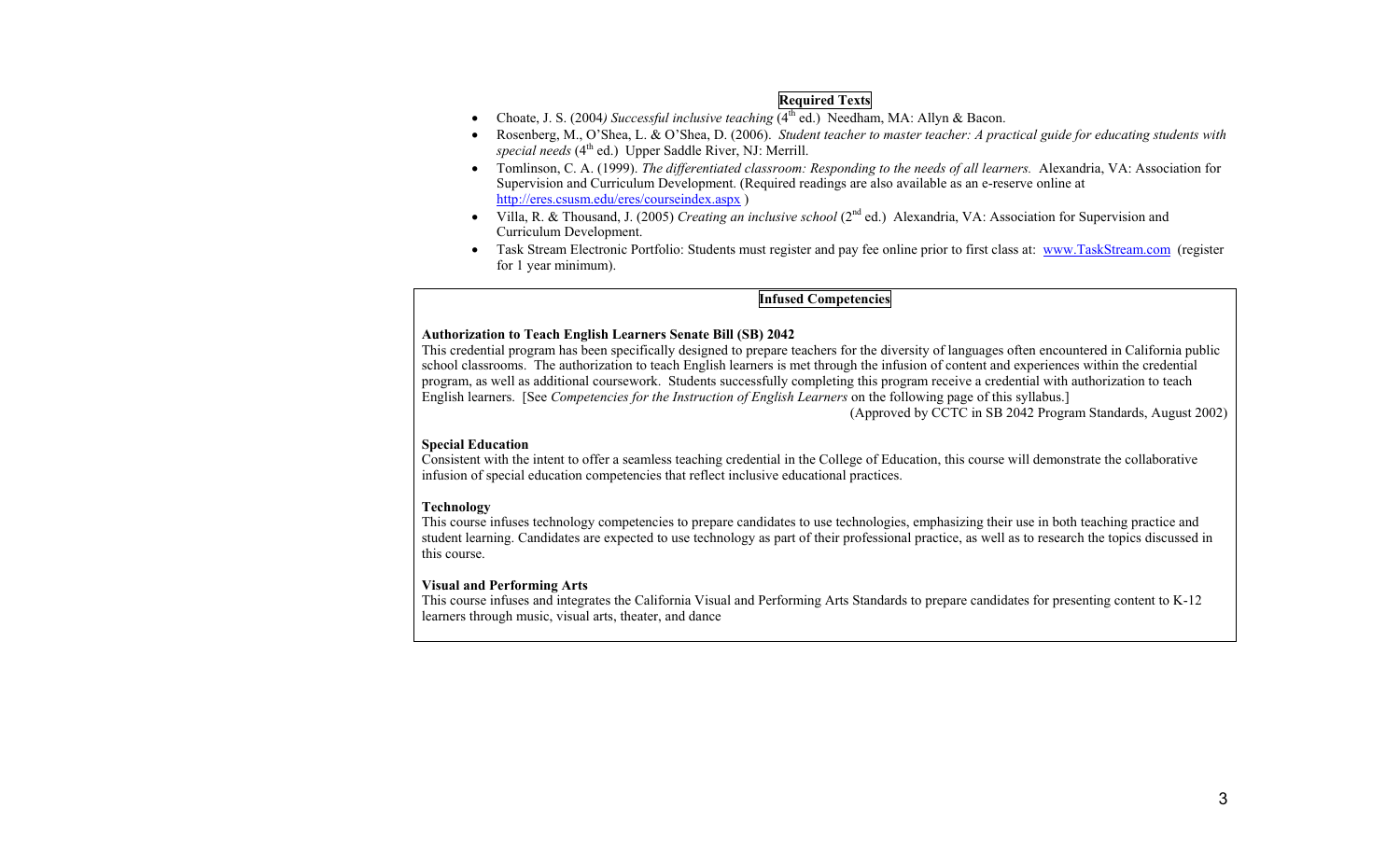#### **Accommodation for Disabilities**

Students requiring reasonable accommodations need to contact Disabled Student Services in order to make the necessary arrangements. Please also discuss your needs with the instructor within the first week of the semester. Disabled Student Services is located in Craven Hall 5025a, and can be reached by telephone at (760) 750-4905 or (760) 750-4909 (TDD users).

#### **COE Attendance Policy**

Due to the dynamic and interactive nature of courses in the College of Education, and the value placed on the contributions of every student, all students are expected to prepare for, attend, and actively participate in all class sessions. At a minimum, students must attend more than 80% of class time, or s/he **may not receive a passing grade** for the course at the discretion of the instructor. Individual instructors may adopt more stringent attendance requirements. Should the student have extenuating circumstances, s/he should contact the instructor as soon as possible.

#### **WebCT Online Course Supplement Attendance and Participation**

Please note that this course is supplemented by online components (WebCT). Participants are required to access portions of the course using WebCT, according to a given schedule of class sessions. Students are required to participate in online discussions and class activities. This requirement is included in the attendance and participation grade of this course.

#### **Academic Honesty and Plagiarism**

All work submitted for this course should reflect students' personal efforts. For a complete discussion on Academic Honesty please refer to the General Catalog of the University, and Section 41301, Title 5, of the California Code of Regulations. Also refer to this discussion of plagiarism at Cal State: http://library.csusm.edu/plagiarism/ . When relying on supporting documents authored by others, cite them clearly and completely using American Psychological Association Manual (APA)(5<sup>th</sup> ed.). Failure to follow these directions may result in failure of the course. There are directions for crediting sources using APA style at http://library.csusm.edu/plagiarism/howtocredit/how\_credit\_styles.htm .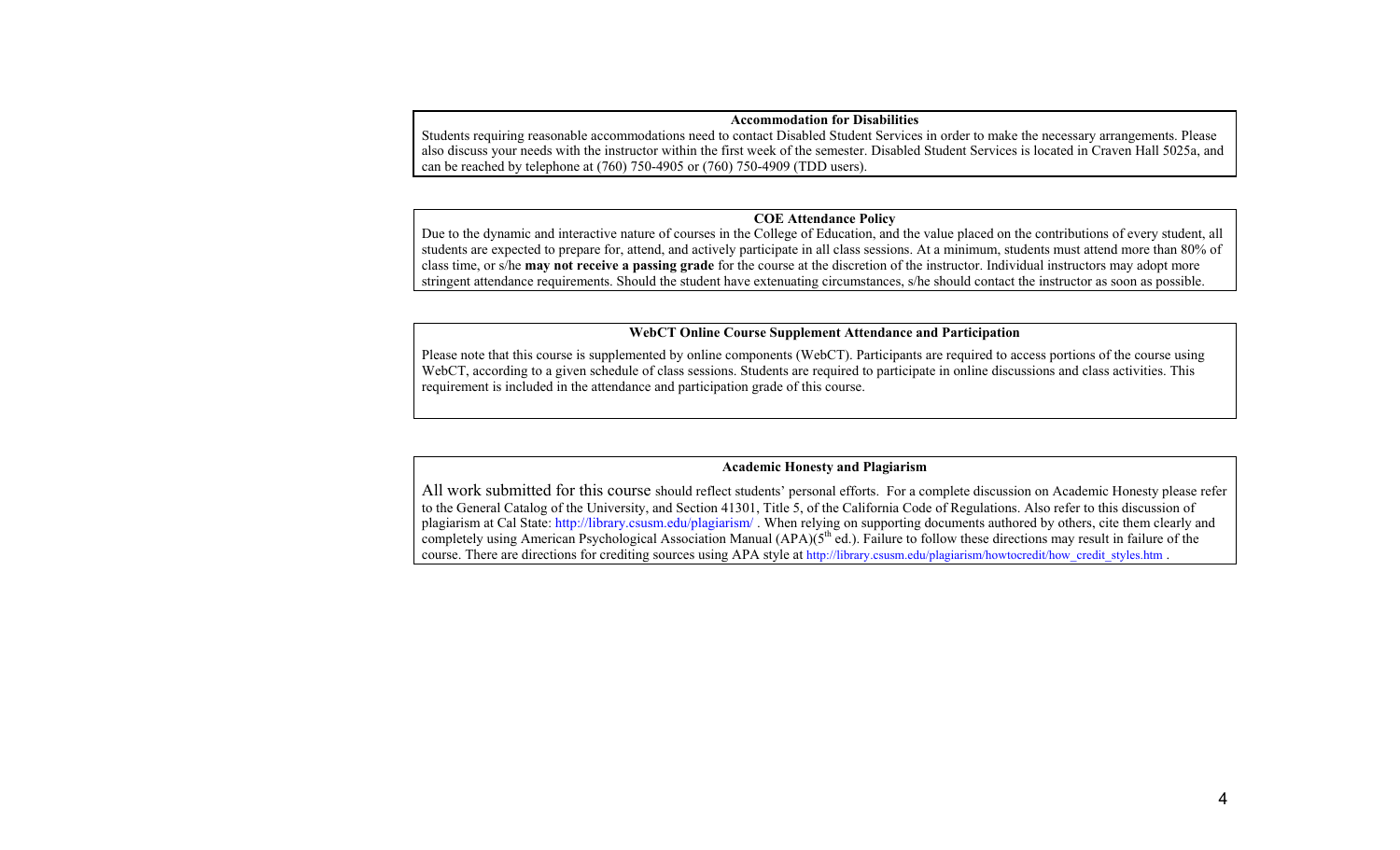#### **Competencies for the Instruction of English Learners (CLAD)**

Credential Candidates: These competencies will be infused throughout each of the courses in your teacher credential program. Those in EDMS 512 are indicated below *in italics*.

| PART 1:                                                                                                                                      | PART 2:                                                                                                                              | PART 3:                                                                                             |
|----------------------------------------------------------------------------------------------------------------------------------------------|--------------------------------------------------------------------------------------------------------------------------------------|-----------------------------------------------------------------------------------------------------|
| <b>LANGUAGE STRUCTURE</b>                                                                                                                    | METHODOLOGY OF BILINGUAL,                                                                                                            | <b>CULTURE AND</b>                                                                                  |
| AND FIRST- AND SECOND-LANGUAGE                                                                                                               | ENGLISH LANGUAGE DEVELOPMENT, CULTURAL DIVERSITY                                                                                     |                                                                                                     |
| <b>DEVELOPMENT</b>                                                                                                                           | AND CONTENT INSTRUCTION                                                                                                              |                                                                                                     |
| I. Language Structure and Use:                                                                                                               | I. Theories and Methods of Bilingual                                                                                                 | I. The Nature of Culture                                                                            |
| <b>Universals and Differences</b>                                                                                                            | <b>Education</b>                                                                                                                     |                                                                                                     |
| (including the structure of English)                                                                                                         |                                                                                                                                      |                                                                                                     |
| A. The sound systems of language (phonology)                                                                                                 | A. Foundations                                                                                                                       | A. Definitions of culture                                                                           |
| B. Word formation (morphology)                                                                                                               | B. Organizational models: What works for<br>whom?                                                                                    | B. Perceptions of culture                                                                           |
| C. Syntax                                                                                                                                    | C. Instructional strategies                                                                                                          | C. Intragroup differences (e.g.,<br>ethnicity, race, generations, and<br>micro-cultures)            |
| D. Word meaning (semantics)                                                                                                                  | II. Theories and Methods for<br><b>Instruction In and Through English</b>                                                            | D. Physical geography and its<br>effects on culture                                                 |
|                                                                                                                                              | A. Teacher delivery for both English                                                                                                 |                                                                                                     |
| E. Language in context                                                                                                                       | language development and content<br>instruction                                                                                      | E. Cultural congruence                                                                              |
| F. Written discourse                                                                                                                         | B. Approaches with a focus on English<br>language development                                                                        | II. Manifestations of Culture:<br><b>Learning About Students</b>                                    |
| G. Oral discourse                                                                                                                            | C. Approaches with a focus on content<br>area instruction (SDAIE/specially<br>designed academic instruction<br>delivered in English) | A. What teachers should learn about<br>their students                                               |
| H. Nonverbal communication                                                                                                                   | D. Working with paraprofessionals                                                                                                    | B. How teachers can learn about<br>their students                                                   |
| II. Theories and Factors in First- and Second-<br><b>Language Development</b>                                                                | <b>III.</b> Language and Content Area<br><b>Assessment</b>                                                                           | C. How teachers can use what they learn<br>about their students<br>(culturally-responsive pedagogy) |
| A. Historical and current theories and models of<br>language analysis that have implications for<br>second-language development and pedagogy | A. Purpose                                                                                                                           | <b>III. Cultural Contact</b>                                                                        |
| B. Psychological factors affecting first- and<br>second-language development                                                                 | B. Methods                                                                                                                           | A. Concepts of cultural contact                                                                     |
| C. Socio-cultural factors affecting first- and<br>second-language development                                                                | C. State mandates                                                                                                                    | B. Stages of individual cultural<br>contact                                                         |
| D. Pedagogical factors affecting first- and<br>second-language development                                                                   | D. Limitations of assessment                                                                                                         | C. The dynamics of prejudice                                                                        |
| E. Political factors affecting first- and second-<br>language development                                                                    | E. Technical concepts                                                                                                                | D. Strategies for conflict resolution                                                               |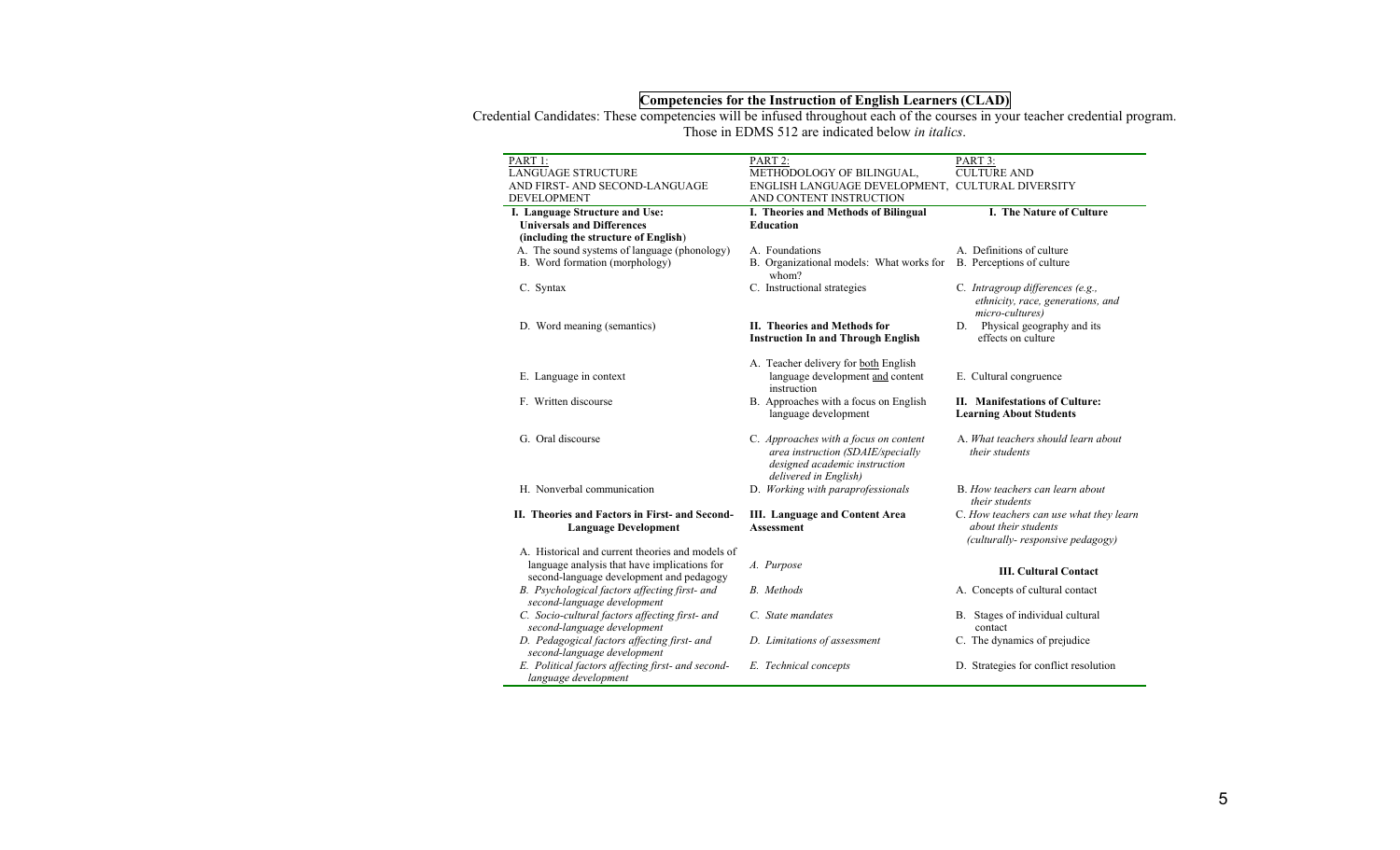## **Course Requirements & Grading Policy**

- 1. Attend all class sessions. Be on time and be prepared. Please call or email the instructor when you are unable to attend class or when you will be late. It is the policy of the CSUSM College of Education that any student who misses 20% or more of class time or class sessions may not receive a passing grade for a course.
- 2. "Person-first" language (e.g., "Student with Down Syndrome" rather than "Down Syndrome student;" "Johnny who happens to have autism" rather than "My autistic student") must be used throughout *all written and oral assignments and class discussions*. Refer to this commentary for further details: http://www.kidstogether.org/pep-1st02.htm
- 3. Word-process all written documents. Save/Keep a copy of all of your work. You will want these copies for your records and future use as potential professional portfolio entries.
- 4. Complete and hand in all assignments on the due dates for full credit.
- 5. Readings and homework assignments are listed on the dates on which they are due.
	- a. If you have extraordinary circumstances that impact completion of your assignments, advise the instructor in advance.
	- b. Any time that you have questions or concerns, please contact the instructor immediately.
	- c. All required work is expected to be on time.
	- d. One grade level will be deducted for each class meeting for which it is late (e.g., an "A" assignment that is submitted one day late will be marked down to a "B").
	- e. Unless *prior* instructor approval is secured, assignments will not be accepted three days after which they are due.
	- f. Exceptions will be handled on a case-by-case basis, as determined by the instructor.
- 6. It is expected that students will **proofread and edit** their assignments prior to submission. Students will ensure that the text is errorfree (grammar, spelling), and ideas are logically and concisely presented. The assignment grade will be negatively affected as a result of this oversight.
- 7. Grading will also include a component of "professional dispositions and demeanor." Students will conduct themselves at all times in ways that are generally expected of those who are entering the education profession. This includes but is not limited to:
	- On-time arrival and full attendance to all class sessions;
	- Advance preparation of readings;
	- Timely submission of assignments;
	- • Demonstration of respectful, positive interpersonal communication and participation with classmates, instructors, and school personnel in all settings (e.g., whole group, small group, in/outside of class); and
	- Carefully considered, culturally aware approaches to solution-finding
- 8. Select a class "buddy" to ensure you receive handouts and information if you miss all/part of a class. Write their contact info here:

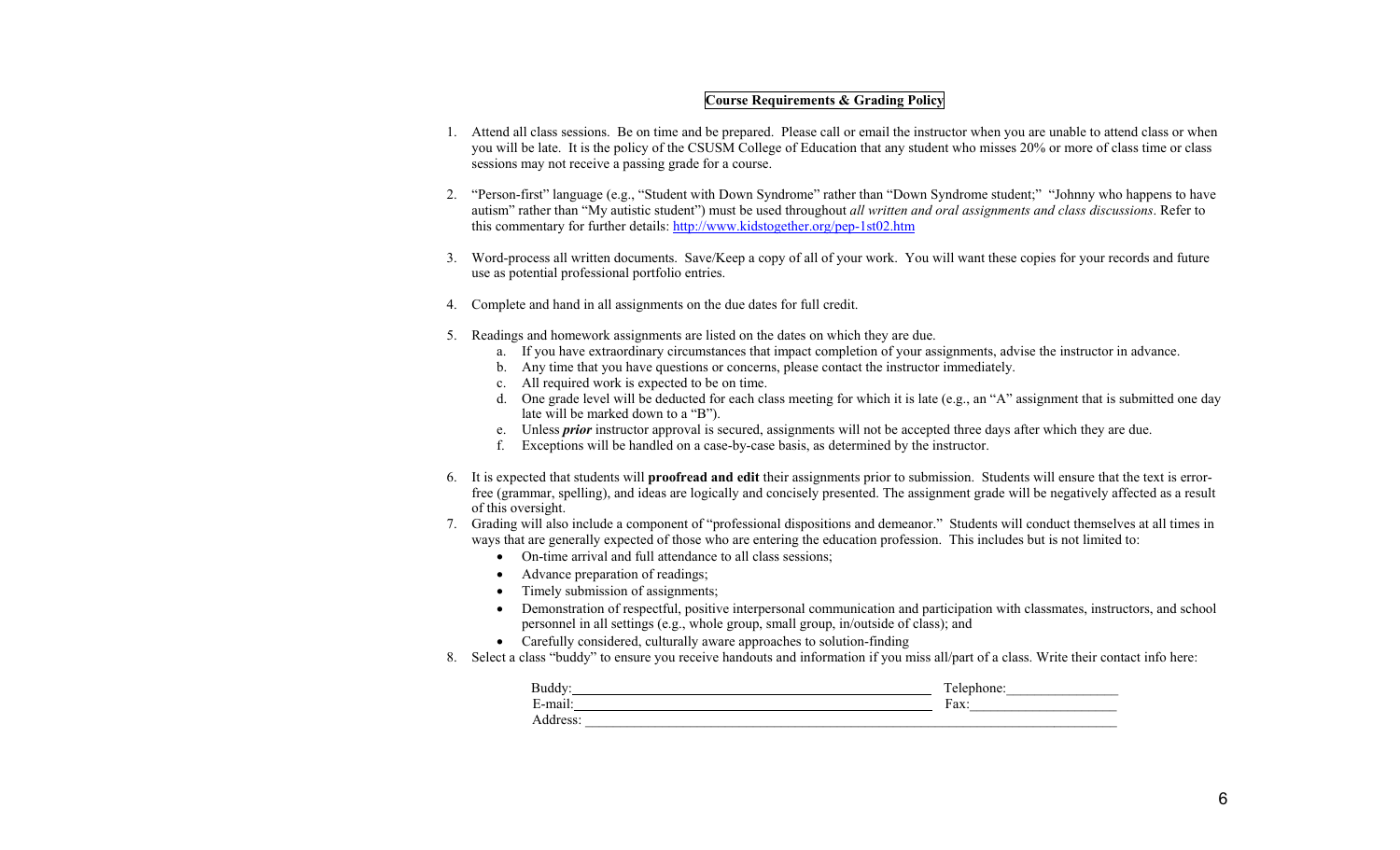#### **Grade Point Values**

|      | $(93-100 \text{ points})$ | $A -$ | $(91-92 \text{ points})$ |
|------|---------------------------|-------|--------------------------|
| $B+$ | $(89-90 \text{ points})$  |       | $(83-88 \text{ points})$ |
| В-   | $(81-82 \text{ points})$  | $($ + | $(79-80 \text{ points})$ |

- A (Excellent): Performance at the highest level, showing sustained excellence in meeting all course objectives and requirements and exhibiting an unusual degree of intellectual initiative.
- B (Good): Performance at a high level, showing consistent and effective achievement in meeting course objectives and requirements.
- C+ (Satisfactory): Performance at an adequate level, meeting the basic objectives and requirements of the course.
- *NOTE: The minimum acceptable grade for a course in the professional education sequence is "C+." A "B" average must be maintained. (CSUSM General Catalog)*

| Assignment                                | <b>Due Date</b> | Where?           | <b>Point Value</b> |
|-------------------------------------------|-----------------|------------------|--------------------|
| <b>Student Study Team Presentation</b>    | $6/14$ PM       | In Class         | 15 points          |
| Differentiated Lesson Plan w/ VAPA:       | $6/15$ PM       | Class Mail/WebCT | 20 points          |
| <b>Backward Design</b>                    |                 |                  |                    |
| Philosophy of Education                   | $6/24$ AM       | In Class         | 10 points          |
| Disability Matrix                         | $6/30$ AM       | Class Mail/WebCT | 20 points          |
| Family-Centered Perspectives Presentation | $7/20$ PM       | In Class         | 15 points          |
| Electronic Portfolio                      | 7/28 EVE        | Taskstream       | 5 points           |
| Attendance/Participation                  | $6/6 - 7/28$    | In Class & WebCT | 15 points          |
| Total                                     |                 |                  | 100 points         |

**Course Assignments**  Note: Assignments are detailed in EDMS 512 WebCT.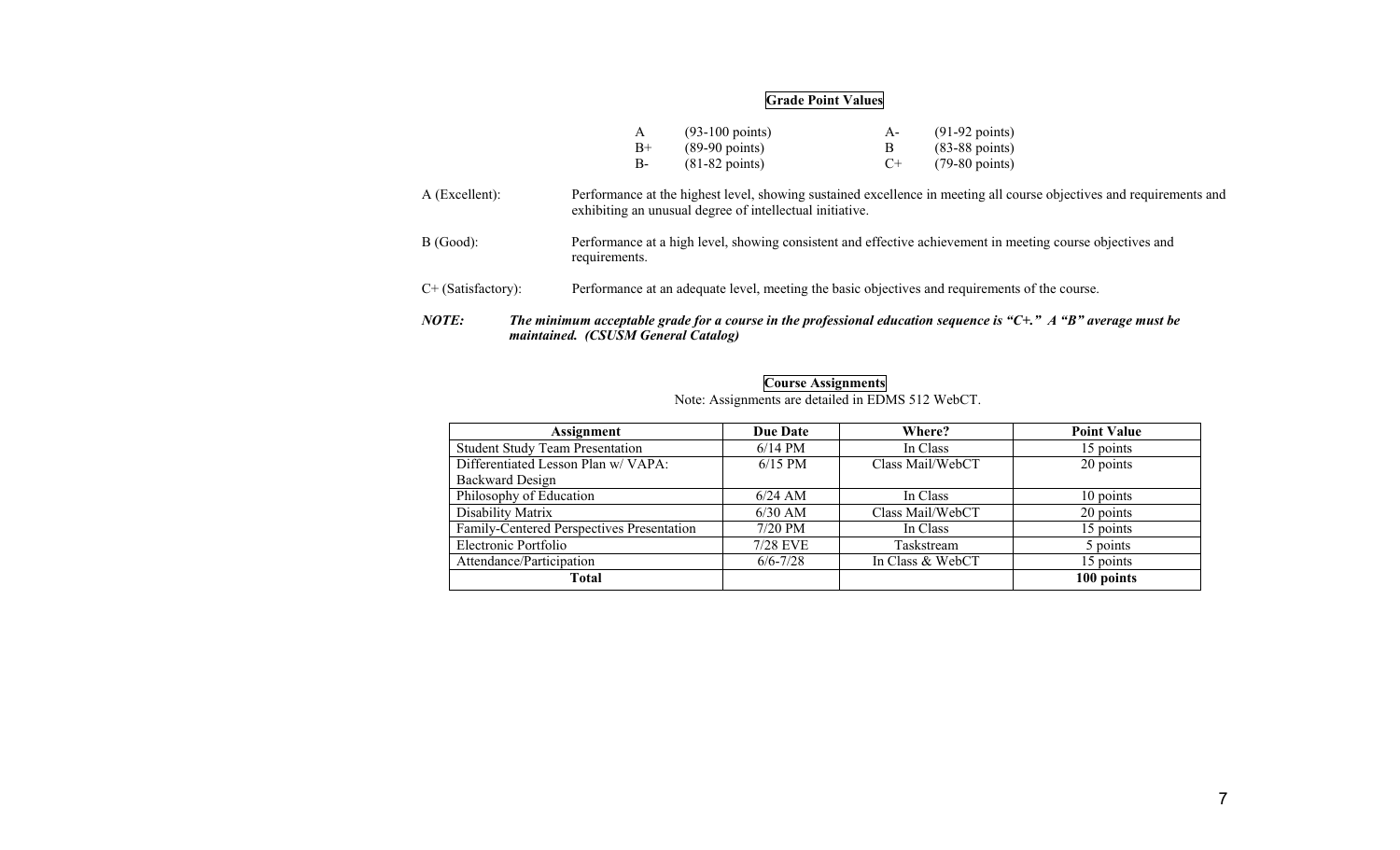| Class $#$      | Date      | Topics                                                                                                                                                                             | Class Activities                                                                                                                                            | Readings for<br>Today                                                             | <b>Assignments Due Today</b>                                                                                                                                        |
|----------------|-----------|------------------------------------------------------------------------------------------------------------------------------------------------------------------------------------|-------------------------------------------------------------------------------------------------------------------------------------------------------------|-----------------------------------------------------------------------------------|---------------------------------------------------------------------------------------------------------------------------------------------------------------------|
| $\mathbf{1}$   | $6/6$ PM  | <b>FIRST DAY OF SCHOOL</b><br>Course Overview<br><b>Class Norms</b><br>The COE Mission Statement<br>Organizing for Success<br>Guest: Nicki Lizardi, SM BTSA<br>Coordinator         | <b>Stories</b><br><b>Teachable Moments</b><br>Self-Monitoring<br>Folders<br><b>Establish Class Norms</b><br>Mission Prompt #1<br>Syllabus Scavenger<br>Hunt | Syllabus<br><b>COE</b><br>Mission<br>Statement                                    | <b>Texts Purchased</b><br>In-class tasks only:<br>Write Norms<br>Draft of Response to Mission<br>Prompt #1<br>Set up folders<br>Create summer roles and snack lists |
| $\overline{2}$ | $6/9$ AM  | WHAT IS UNDERSTANDING,<br>AND DO I?<br>WebCT & Assignments<br><b>TPEs &amp; CSTP</b><br><b>Enduring Understandings</b><br>Lesson Planning: Access &<br>Universal (Backward) Design | <b>Stories</b><br>Jigsaw TPEs<br>Cooperative Groups                                                                                                         | <b>TPEs</b><br>Course<br>Assignments<br>in WebCT<br>CH: 1<br>RO: p. 4-15<br>VI: 6 | Bring laptops if you have one.<br>Post Mission Prompt #1 to<br>WebCT Bulletin Board                                                                                 |
| 3              | $6/9$ PM  | THE CIRCLE OF COURAGE<br>Inclusion<br>VAPA standards                                                                                                                               | <b>Stories</b><br>Jigsaw readings<br>Cooperative Groups                                                                                                     | VI: 3                                                                             |                                                                                                                                                                     |
| $\overline{4}$ | $6/14$ AM | THAT'S WHAT IT'S ALL<br><b>ABOUT!</b><br>Content, Process, and Product<br>Assessment & Grouping<br><b>Instructional Strategies</b><br><b>Grading Practices</b>                     | <b>Stories</b><br>Role Plays<br>Cooperative Groups                                                                                                          | RO: 4<br>$T: 3, 7, \& 8;$<br>T: pp. 120-<br>124                                   |                                                                                                                                                                     |
| 5              | $6/14$ PM | HELP!<br><b>Student Study Team Training</b><br><b>Student Study Team Presentations</b><br>and Reflections                                                                          | <b>SST Role Plays</b><br>Quickwrite                                                                                                                         | WebCT<br>Links for<br><b>SST</b>                                                  | <b>SST</b> Presentations                                                                                                                                            |

# **Tentative Course Schedule: EDMS 512**<br>Classes will be held at Alvin Dunn Elementary School in San Marcos (Rm. 48) or online in WebCT as indicted.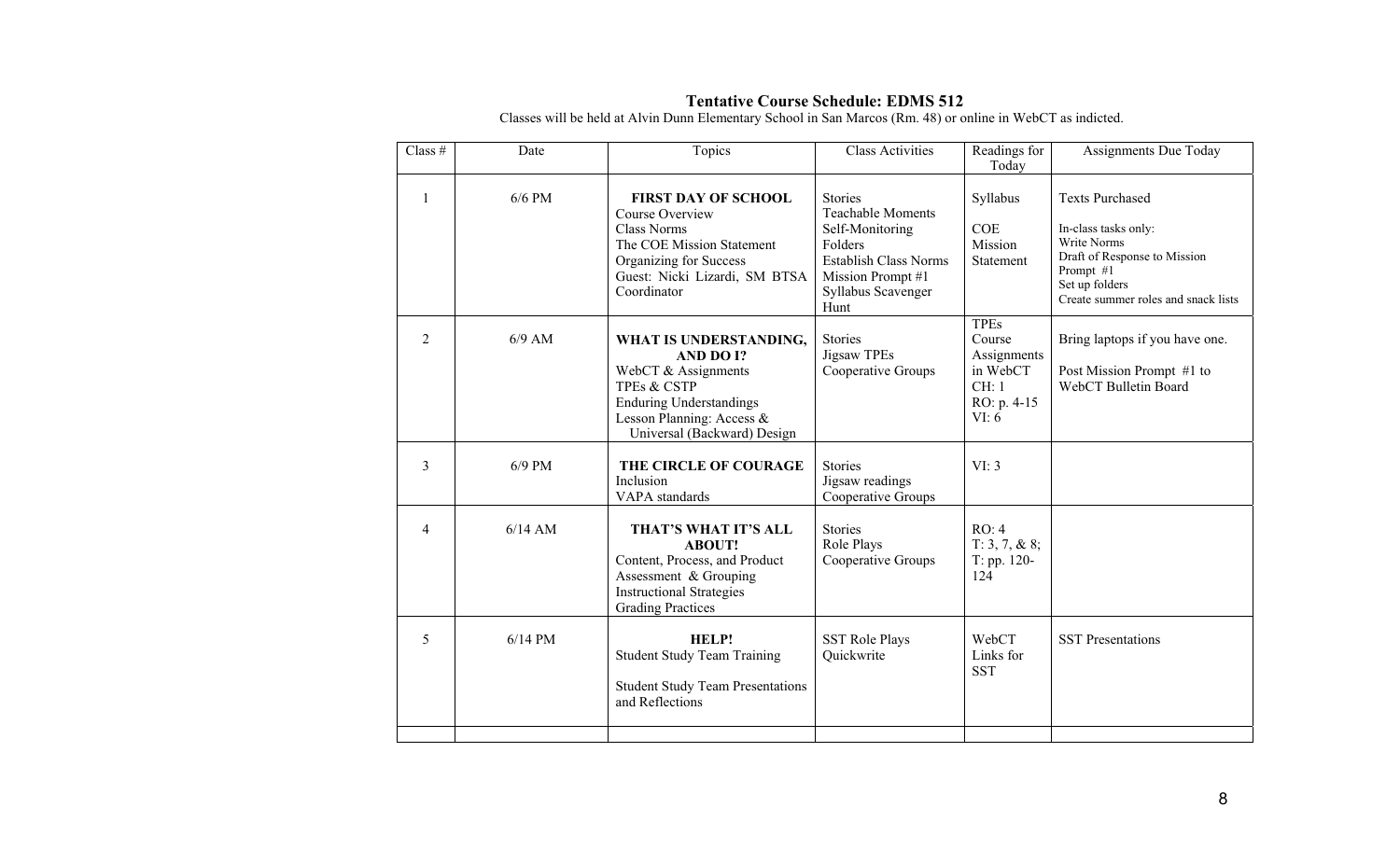| $\overline{6}$ | $6/15$ WebCT | WHAT IS UNDERSTANDING,<br>AND DO I?<br>Differentiating & Delivering<br>Instruction<br><b>VAPA</b> Standards                          | WebCT Activities, as<br>posted on WebCT<br><b>Bulletin Board</b>                                       | RO: 6<br>T: 1 & 2<br>CH: 3  | Post Mission Prompt #2 to<br>WebCT Bulletin Board                                                                                                                                      |
|----------------|--------------|--------------------------------------------------------------------------------------------------------------------------------------|--------------------------------------------------------------------------------------------------------|-----------------------------|----------------------------------------------------------------------------------------------------------------------------------------------------------------------------------------|
| $\overline{7}$ | $6/15$ WebCT | <b>MY BUDDY</b><br>Partner Learning                                                                                                  | RO: Ch. $6$ , p. 204, $#3$                                                                             | RO: 6<br>VI: 5              | WebCT Activities, as posted on<br>WebCT Bulletin Board                                                                                                                                 |
| 8              | 6/24         | THE NASTY WATCH!<br><b>Instructional Management</b><br><b>Observing Learners</b>                                                     | Stories<br>Observations                                                                                | T: Appendix<br>CH: 14&15    |                                                                                                                                                                                        |
| 9              | $6/24$ WebCT | <b>BELIEVE IT!</b><br>A Philosophy of Education<br>Level I Standards                                                                 | WebCT Activities, as<br>posted on WebCT<br><b>Bulletin Board</b><br>Formulating questions<br>for panel | Level I<br><b>Standards</b> | Formative Philosophy of<br>Education posted in Class Mail<br>WebCT Activities, as posted on<br>WebCT Bulletin Board                                                                    |
| 10             | $6/30$ AM    | THE MANY HATS OF<br><b>TEACHERS &amp; STUDENTS</b><br>Alvin Dunn Teacher Panel:<br>Perceptions from the Trenches<br>Solution finding | Stories<br>Mad Hatter's Tea Party<br>Open Panel Forum                                                  |                             | Bring a hat.<br>Assume the role of a child with a<br>disability. Write out 4 notecards<br>with "What works for me?"<br>questions for today's panel.<br>Include your name on each card. |
| 11             | 6/30 WebCT   | <b>LABELS!</b><br>Disability Categories: Research                                                                                    | WebCT Activities, as<br>posted on WebCT<br><b>Bulletin Board</b>                                       | CH: 2                       | Matrix                                                                                                                                                                                 |
| 12             | $7/20$ AM    | <b>US/THEM/WE</b><br>The Family Centered Perspective                                                                                 | Stories                                                                                                | CH: elevant<br>chapters     | Bring Copy of Matrix to Class                                                                                                                                                          |
| 13             | 7/20 PM      | <b>FOCUSING THE LENS</b><br>FCP Presentations                                                                                        | FCP Role Plays<br>Quickwrite                                                                           |                             |                                                                                                                                                                                        |